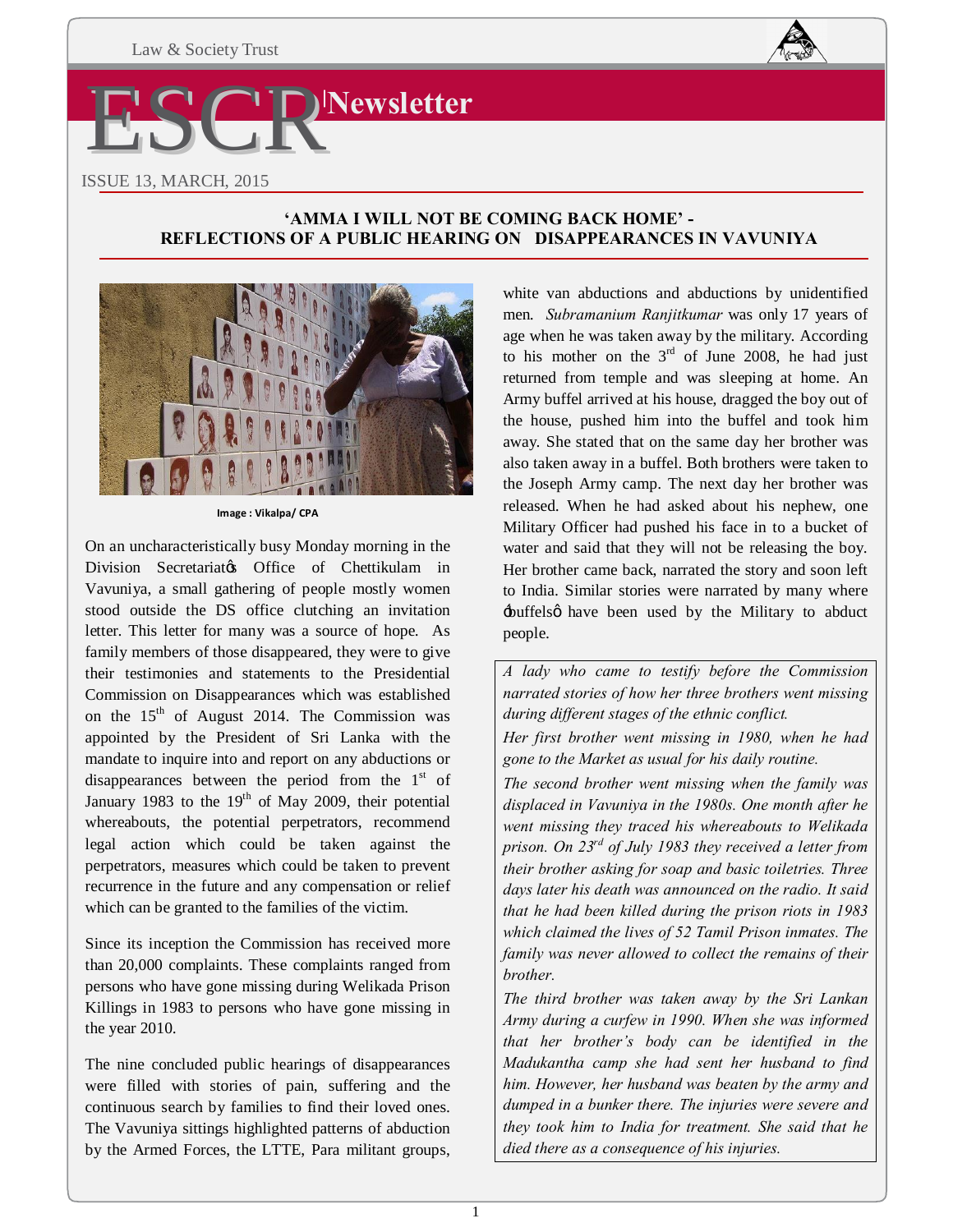Another young boy *Sathasivam Logeswaran* was only 19 when he was taken away by the LTTE. His mother was able to meet him until February 2008 and then he went missing. His mother the hopes was renewed again when two men who identified them as  $-TID\omega$  officers visited her house, and showed her a file containing her songs photograph, in which he was dressed in the Tiger Uniform. His mother testified and stated that, she has never given a photo to anyone with her son in Tiger Uniform and that it must have been a photo taken later. She said she strongly believes her son is alive somewhere. Many abductions by the LTTE were reported between the periods of 2002 to 2007.

There were also incidents reported where persons were abducted in white van. Most white van incidents reported took place outside the victimes house or work place. Almost all testifiers wanted to know the whereabouts of their missing relatives. Many women burst in to tears when the Commissioners asked them whether they received compensation. One lady said  $\pm$ dongt want anything. I just want my son backg.

As per the Commission & website, after a period of one year the Commission had completed hearing 1440 cases out of the 20,000 applications they have received. This figure is telling of the immense volume of work before the Commission and calls into question whether it is possible for a three member Commission to attend every public hearing and process the 20,000 cases with equal priority.

Each testifier is given an average time of eight to fifteen minutes to record testimonies. Is this time sufficient to record a comprehensive statement which could be used for an investigation to trace the missing? The Commission *g*s mandate was further expanded in July 2014 through a Gazette notification, to inquire in to alleged civilian deaths and violations of humanitarian law during the final stages of the war. Given the Commission& already overwhelming workload, what credible outcome will such an expansion of its mandate create?

The second pressing question is whether any leads are being pursued from all the information from witness testimonies listened to and recorded so far. Have any suspects been identified thus far? And if they have been identified, when will they be called to testify publicly before the Commission? These are just some of the questions the Commission will have to address when it releases its first report due in February 2015.

With the change of Government, it was hoped that the Commission $\alpha$  mandate will be evaluated, and that its working methodology will be revised. However the Commission continues with its mandate given by the former President. This has serious consequences as seen during the Trincomalee Commission sittings which took place at the beginning of March 2015. Less than half the people invited came to testify before the Commission. There is an urgent need to address the shortcomings of this Commission before it too becomes known as yet another failed mechanismo of the Sri Lankan Government.

*Kanapathy Thayalakanthan* was 27, when he was abducted by unknown men on his way to Vavuniya from Colombo. On the date of this incident, he was constantly updating his mother about his journey. In Madavachchi she received the last call from her son. She said he was sobbing on the phone and someone was threatening him from behind. That the last time I heard his voice tshe said crying. Her son had said, -Amma I will not be coming back home  $\alpha$ 

**Swasthika Arulingam1**

# **CHUNNAKAM CRISIS: WATER AS A HUMAN RIGHT**



**Image : Vikalpa/CPA** 

<sup>1</sup> Attorney At Law

 $\ddot{ }$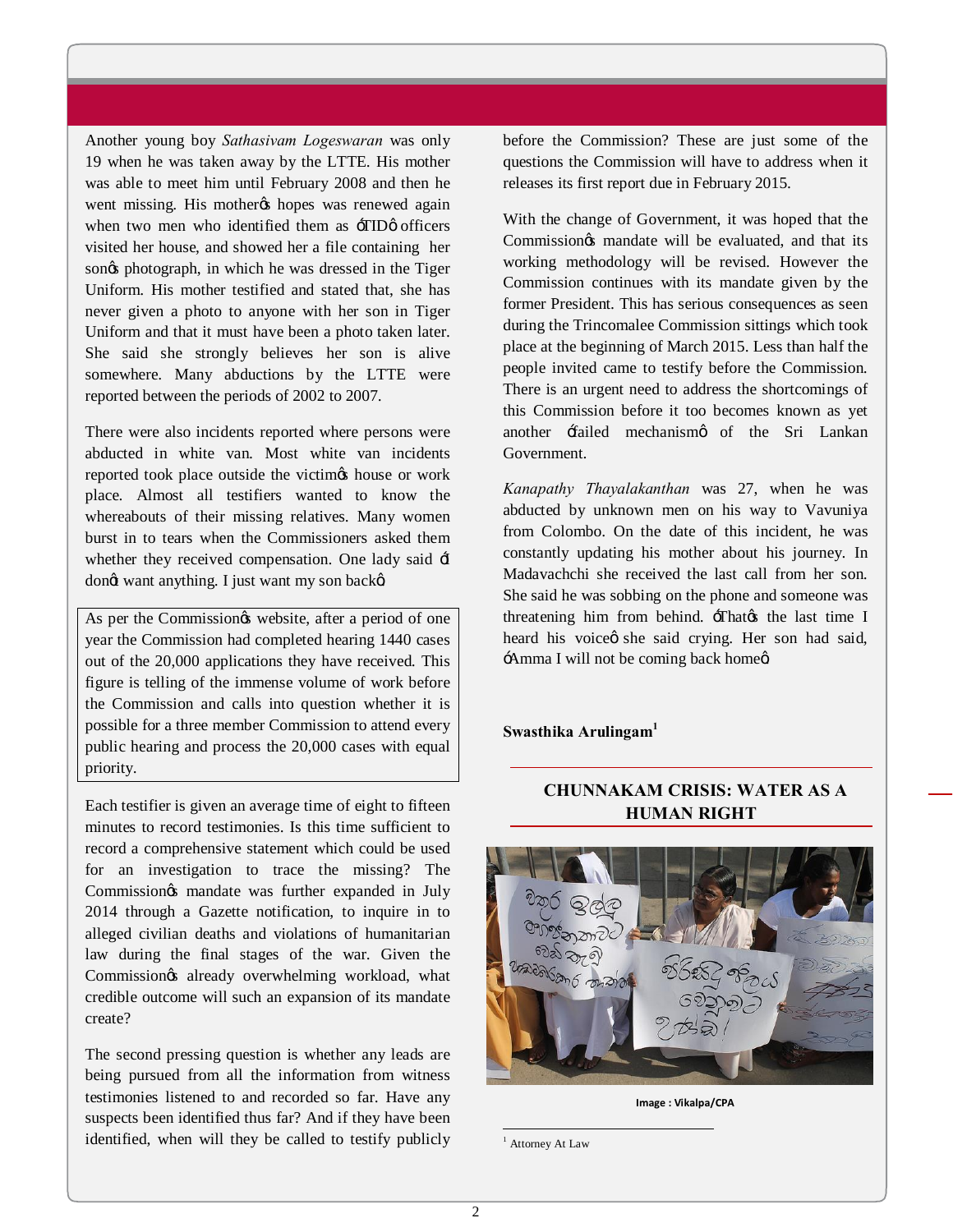Cataclysmic events in Weliweriya, the consequent protests in Rathupuswala and the thousands of farmers perishing in the face of Chronic Kidney Disease of Unknown Etiology (CKDu) has forced the discourse on socio-economic rights to the front pages.

The latest among a series of calamitous developments is the water crisis concerning the Chunnakam Power Plant. The Northern Power Plant operating inside the Ceylon Electricity Board (CEB) premises in Chunnakam, allegedly releases waste oil contaminating the underground water springs in the region. $<sup>2</sup>$  This is</sup> said to have affected over ten thousand families in the area.<sup>3</sup> The residents of the area have been advised against using water for their basic daily activities such as washing, bathing, and cooking. $4$  Furthermore, in an area where most families primary form of livelihood is farming, they are unable to use water for the purposes of cultivation given that the water not only has adverse health effects on humans but has also had an impact on crops and plants.<sup>5</sup>

The Northern Power Co (Pvt) Ltd Jaffna has consistently denied the validity of allegations made against them, claiming that the waste oil from the plant is in fact collected in overhead tanks, that nothing is discharged to the ground and that the environmental licenses and approvals have been properly issued on an annual basis with quarterly checks.<sup>6</sup> While a court case is underway to deal with the issue, the power station continues to function.<sup>7</sup> The protestors against the functioning of the power plant demand that a permanent solution be provided to the problem of contaminated water.<sup>8</sup> This essay is a survey of the international human rights jurisprudence on the Right to Water and an analysis as to what extent the Sri Lankan legal system can give effect to such a right.

# Right to Water and State Obligation under International Law

The recognition of the Right to Water in the international human rights jurisprudence exemplifies

-

the interrelatedness and interdependence of human rights. General Comment 15, which gave expression to the Right to Water, regards it as indispensable for leading a life of human dignity and as a prerequisite for the realization of other human rights. $9$  Accordingly, the Right to Water was read into Article 11 of the International Covenant on Economic, Social and Cultural Rights as an integral component necessary for an adequate standard of living.<sup>10</sup> The Right to Water therefore is interconnected with the right of everyone to the enjoyment of the highest attainable standard of physical health.<sup>11</sup> In order to achieve the full realization of this right, the state must take steps to improve all aspects of environmental and industrial hygiene as well as take measures to prevent, treat and control occupational and other diseases. $12$  Moreover, the recognition of the right to just and favourable conditions of work, which includes the right to safe and healthy working conditions, implies access to clean water.<sup>13</sup>

Not only does this right create an entitlement on the part of individuals to be free from the contamination of water, $14$  but it also imposes positive obligations on States to monitor the quality of water supply in order to ensure that the water required for personal or domestic use is safe.<sup>15</sup>i.e. free from micro-organisms, chemical substances and radiological hazards that threaten a person $\alpha$  health. Furthermore, even in the case of such an emergency, the State has an obligation to ensure at least the bare minimum core of that right by providing physical access to water facilities or services that provide sufficient, safe and regular water, including an adequate number of water outlets to avoid prohibitive waiting times, that are located at a reasonable distance from the household.<sup>16</sup>

 $\ddot{ }$ 

<sup>2</sup> 'Northern power plant's waste oil contaminates region's water supply', Sunday Times, January 18, 2015.<br>
<sup>4</sup> *Ibid.*<br>
<sup>5</sup> *Ibid.*<br>
<sup>4</sup> -Jaffna Power Plant Rejects Claimsø, Colombo Gazette, January 20, 2015.<br>
<sup>7</sup> -Jaffna school kids protest against Chunnakam power plant oil

spillage@Tamil Guardian, January 21, 2015.<br><sup>8</sup> *Ibid.* 

<sup>9</sup> UN Committee on Economic, Social and Cultural Rights (CESCR), *General Comment No. 15: The Right to Water (Arts. 11 and 12* 

*of the Covenant)*, 20 January 2003, *E/C.12.10*, *E/C.1200*<br><sup>11</sup>UN General Assembly, *International Covenant on Economic, Social and*  $P(X|X)$ *Cultural Rights*, 16 December 1966, United Nations, Treaty Series, vol. 993, p. 3, Article 12; *Ibid*, at Para 8. 12 *Ibid*.

<sup>&</sup>lt;sup>13</sup> *Supra* 10, Article 7.<br><sup>14</sup> *Supra* 8 at Para 10.

<sup>&</sup>lt;sup>15</sup> *Supra* 8, para 12

<sup>16</sup> *Ibid*, para 37.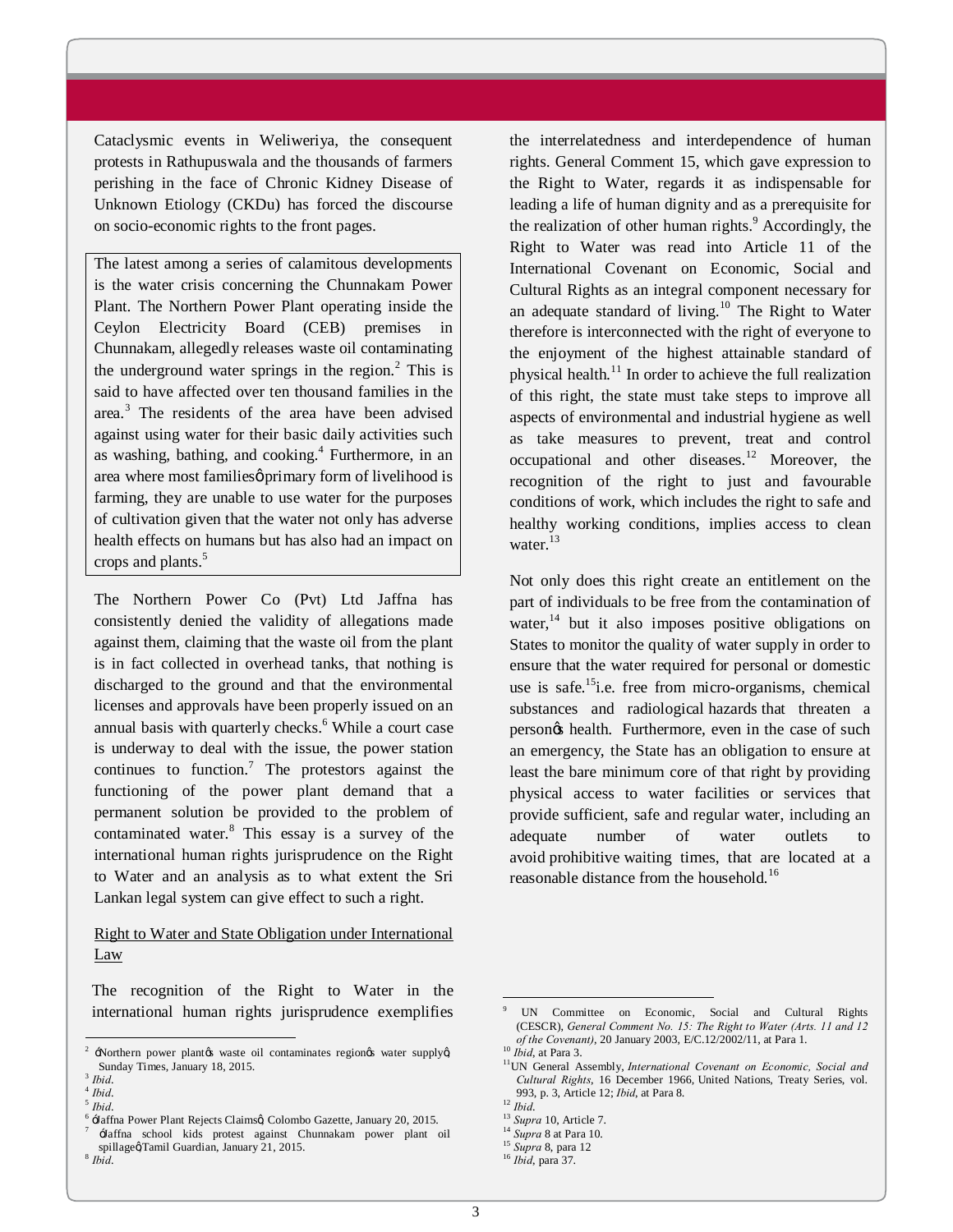The obligation to protect the Right to Water further requires the State to prevent third parties including corporations from polluting water resources.<sup>17</sup> As per the UN Guiding Principles on Business and Human Rights, corporate entities have obligations within their respective spheres, to use due diligence in ensuring that their activities do not contribute directly or indirectly to human rights violations. Such corporate responsibility to respect human rights exists wherever they operate. It is also independent of the states' abilities and willingness to fulfill their own human rights obligations.

Thus, they have a positive obligation to inform themselves of the human rights impact of their activities. Due diligence requirements include an obligation on the part of the corporation to conduct a process of internal impact risk assessment of their own activities or their business relationships. Such a risk assessment should draw on internal or external human rights expertise and involve meaningful consultation with potentially affected groups and stakeholders. The demand for such consultative processes stands in stark contrast to the adversarial methods that have been used by the relevant parties in the Chunnakkam water crisis.

# Domestic enforcement of human rights norms

Unlike the South African Constitution, which has enshrined right to water as a justiciable constitutional right, $^{18}$  the Sri Lankan constitution<sup>19</sup> does not recognize social cultural and economic rights as enforceable. Thus human rights advocates are constantly required to look into creative processes through which they can appeal to existing judicial practice and explore avenues most palatable to the courts.



**Image : Nestle**

One such approach has been to incorporate socioeconomic rights into the existing fundamental rights framework. The Indian constitution has utilized this rationale to overcome the lack of social cultural and economic rights in its constitution, accepting in one instance that water is one of the bare necessities of life.<sup>20</sup> Unlike the Indian Constitution, Sri Lankan constitution does not recognize the right to life. However, the courts in a case dealing with unlawful detention interpreted the right not to be deprived of life and, by necessary implication, to mean the recognition of a right to life.<sup>21</sup> The Court of Appeal commenting on public nuisance in *Singalanka Standard Chemicals v Thalangama*, a case on the environmental effects of an aluminum factory, furthered this negative obligation of the state to a positive right. Therefore, it was acceptedthat the right to life would include within its ambit the right to a decent environment. This was under the rationale that rights must be interpreted broadly, and the purpose of protecting fundamental rights must be deemed to have conferred all that is reasonably necessary for the Court to protect those rights effectively. Therefore, the Sri Lankan judiciary seems open to extending this same principle in order to recognize a right to water, as a component of a decent environment.

In terms of limiting corporate actions that have an adverse impact on rights, in addition to the multiple regulatory mechanisms that the state has legally enacted, Sri Lankan courts have indicated that corporate rights are also curtailed whenever they interfere with the health of the general public.

When The Ceylon Tobacco Company challenged a

 $\overline{a}$ 

 $17$  Ibid, para 23.

<sup>&</sup>lt;sup>18</sup> Article 27, *Constitution of the Republic of South Africa*, 10 December 1996; Mazibuko and Others v City of Johannesburg and Others (CCT 39/09) [2009] ZACC 28; 2010 (3) BCLR 239 (CC) ; 2010 (4) SA 1 (CC)

<sup>&</sup>lt;sup>19</sup> Constitution of the Democratic Socialist Republic of Sri Lanka of 1978.

 $^{20}$ Air India Statutory Corporation v United Labour Union AIR 1997 SC 645 $^{21}$  Sriyani Silva v Iddamalgoda, S.C. (FR) No. 471/2000, S.C.M 8/8/2003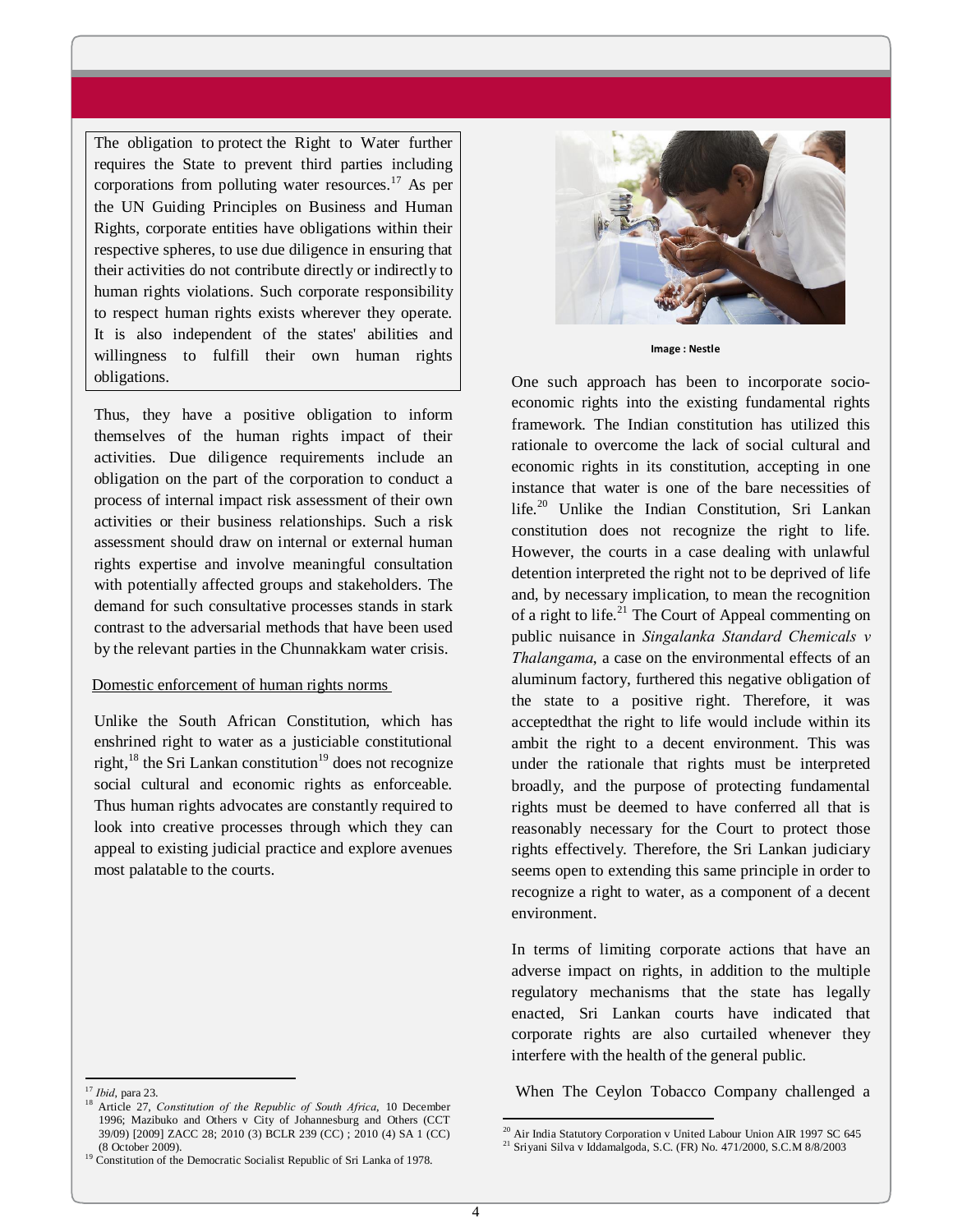regulation requiring pictorial warnings on cigarette packets, the Court of Appeal denied the tobacco company os request to delay implementation of the regulation.

This denial was based on the claim that the right to employment and freedom of expression of the company cannot override the right to health of the general public that is recognized by the international obligations undertaken by Sri Lanka.<sup>22</sup>

This judgment is important not solely for the fact that it held that the internationally recognized right to health is applicable in the domestic legal regime but also in that it accepts that the rights of corporate entities are subordinate to the fundamental interests of the public.

From a humanitarian perspective, one hopes that the plight of those affected by the Chunnakam water crisis would come to an end sooner than later. However, from the point of view of a human rights advocate, there is also the anticipation that such a plight of the many may perhaps be the impetus that the judiciary needs in order to entrench the right to water in the Sri Lankan fundamental rights jurisprudence.

## **Vishakha Wijenayake**<sup>23</sup>

-



**GLIMPSE OF HOPE FOR TAMILS?**

**Image : Vikalpa/ CPA**

It has been almost two months since the ruling coalition has come to power. However the government has hardly addressed any of the core issues of the Tamils in the North and East. Tamils from the North and East voted for the new government unconditionally, hoping that their rights would be realized and genuine efforts towards reconciliation will be made. Several concerned parties including civil society, religious leaders and Tamil political leaders have expressed their disappointment over the delay in addressing the issues listed below.

#### **1.** *Land issues –*

Although the government mentioned that a committee will be appointed on a directive of the President in order to commence a programme to release lands in the North back to civilians, no concrete steps have been taken so far to this effect. The State Minister of Defense had mentioned that the lands in the Northern and Eastern provinces will be released back to civilians in a just and fair manner and it would not be necessary to remove army camps in the North in order to release lands required by civilians<sup>24</sup>. Although government has confirmed cabinetos approval to release land from High Security Zones, many residents complain that it is only a mere fraction of land, and that they would like to resettle in their [traditional villages.](http://www.sundayobserver.lk/2015/02/22/new05.asp)

# **2.** *[Political prisoners and abolishing the](http://www.sundayobserver.lk/2015/02/22/new05.asp)*  **Prevention of Terrorism Act** 6

Out of the 554 inmates released under the presidential pardon on the  $67<sup>th</sup>$  Independence Day, not a single Tamil political prisoner was included, which was a considerable letdown to the Tamil Community who had expectations in Mr. Sirisena $\alpha$ s promises towards reconciliation. The release of political prisoners with a general pardon would have paved way for reconciliation. Disclosing the number of LTTE cadres detained in secret detention camps and allowing civil society, international inspectors to visit those rehabilitation camps and providing unrestricted access to lawyers would express government willingness and commitment towards reconciliation. The Commission for Justice and Peace of the Catholic Diocese of Jaffna had urged the President to release all

 $\ddot{ }$ 

 $22$  Ceylon Tobacco Co v. Minister of Health, C.A. 336/2012, Court of Appeal (2014). <sup>23</sup> LLM Candidate (University of Michigan); Attorney-at-Law; LLB

<sup>(</sup>University of Colombo)

 $^{24}$ http://www.defence.lk/new.asp?fname=Govt\_to\_appoint\_committee\_to\_inq uire\_land\_issue\_in\_North\_20150209\_04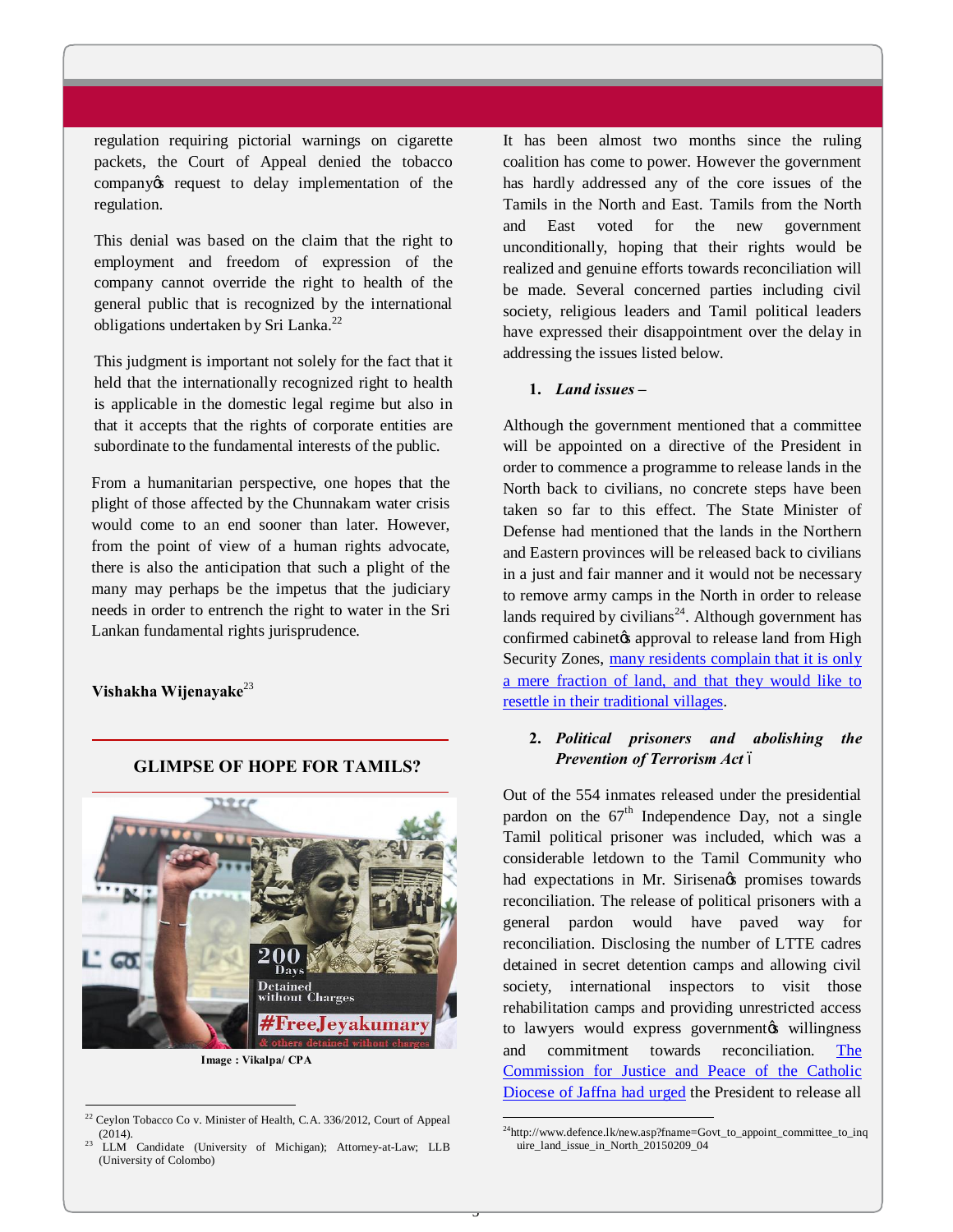Tamil political prisoners and to resettle the Internally Displaced Persons (IDPs) on their original lands<sup>25</sup>.

#### **3.** *Enforced disappearances –*

The presidential commission, the sole mechanism for addressing war time violations of international human rights and humanitarian law among others, appointed to probe into complaints regarding missing persons has received 20,000 complaints to date. However, there is still no indication of any investigations presently underway. The latest critique<sup>26</sup> by the Center for Policy Altern[atives \(CPA\) captur](http://www.cpalanka.org/the-presidential-commission-to-investigate-into-complaints-regarding-missing-persons-trends-practices-and-implications/)es key issues and trends that undermine the credibility of the Commission. It goes on to say that the flaws in the process confirms the inability of a domestic process to address grievances in a post war context and strengthens calls for international investigations.

## **4.** *Militarization –*

The State Minister of Defense mentioned on various occasions that the army would not be withdrawn from the North. On his visit to Jaffna the Minister remarked that õthe strength of the troops wouldn't be reduced and the prevailing number of military bases would function without dismantling $\ddot{\text{o}}^{27}$  The prelate of Asgiriya Chapter had apparently expressed to the Minister that the people in the Nort[h are living in peace due to th](http://www.lotuscomm.net/news/news-updates/1135-sri-lanka-buddhist-prelate-asks-not-to-withdraw-military-from-any-part-of-the-country)e [presence of the security forces and that therefor](http://www.lotuscomm.net/news/news-updates/1135-sri-lanka-buddhist-prelate-asks-not-to-withdraw-military-from-any-part-of-the-country)e, it is not advisable to withdraw security forces from any part of the country.<sup>28</sup> Even the then Presidential Candidate Mr. Sirisena made it very clear during his election campaign that the military would not be removed from the North. The dominant role played by the Army in civilian affairs has been a threat to peace and reconciliation as the military continues to exercise a high degree of control over all aspects of peoplects lives in the North and East.

# **5.** *Ambiguity on finding a political solution to the ethnic conflict*

No political solution to the ethnic conflict was

-

proposed and the Sirisena government continues to be vague about any political solution to the ethnic problem. The election manifesto itself was ambiguous about possible solutions and the government still remains so. Critics argue that this could be due to the need to win over the Sinhalese majority vote, which the Rajapakse campaign tried to secure by stating that Mr. Sirisena was going to divide the country. Sinhalese majority vote again looms over the heads of the present administration with general elections to be announced in April, 2015.

#### *6. Implementation of LLRC*

Although Mr. Sirisena promised to launch an investigation into allegations of war crimes committed during the final phase of the war and to act according to the recommendations of the Lessons Learned and Reconciliation Commission, (which as it is, has been deemed a flawed mechanism by various international human rights organisations and the United Nations) he has not taken any substantial measures to implement the recommendations of the LLRC.

## *Resettling Internally Displaced Persons (IDPs)*

The current government had promised to take necessary steps to resettle IDPs in their places of origin and to provide infrastructure facilities to the resettled  $\arccos^{29}$ , but has not taken any concrete action to address this issue in reality.

Addressing these pressing issues while working on a political solution for the ethnic conflict will usher in a favorable beginning for positive cooperation between the Tamil National Alliance (TNA) and new government. This will further strengthen the relationship between Tamils and Sinhalese. Thus, the new President and Prime Minister should take Tamils' aspirations into consideration and act accordingly, if they are really committed to make a change and bring a lasting peace which had been denied to Sri Lankans for decades.

### **Aingkaran Kugathasan30**

 $\overline{\phantom{0}}$ 

<sup>25</sup> http://www.ceylontoday.lk/51-83376-news-detail-jaffna-diocese-calls-forthe-release-of-tamil-political-prisoners.html

<sup>&</sup>lt;sup>26</sup> The Presidential Commission to investigate into complaints regarding missing persons, Trends, practices and implications, A critique, Centre for Policy Alternatives, December 2014<br><sup>27</sup>http://www.dailymirror.lk/63055/no-troops-reduction-in-north-minister-

ruwan#sthash.FVmMuMJE.dpuf

<sup>28</sup>http://www.lotuscomm.net/news/news-updates/1135-sri-lanka-buddhistprelate-asks-not-to-withdraw-military-from-any-part-of-the-country 29http://www.dailynews.lk/?q=local/resettlement-remaining-idps-be-

expedited-minister

<sup>&</sup>lt;sup>30</sup> Attorney at Law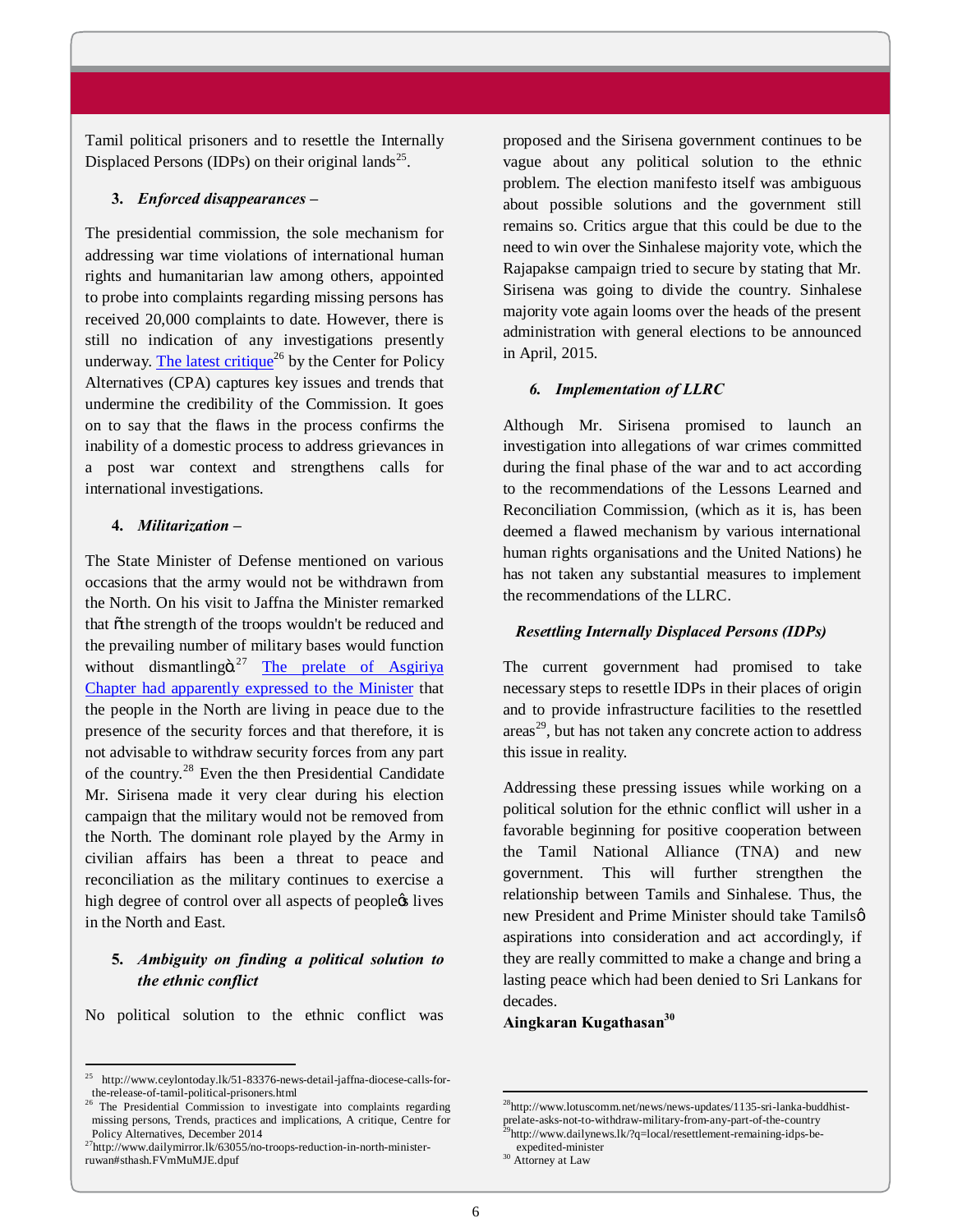# **THE COLOMBO PORT PROJECT : ENVIRONMENTALLY CHALLENGED**



**Image : Dominic Sansoni/ World Bank** 

The Colombo Port Project, valued at \$1.4 billion, has always been a political saga bathed in accusations of corruption and geo-political intrigue. Recently, opponents restarted their protests over the Environmental Impact Analysis (EIA) of the project. Unfortunately, the politicisation of the EIA impresses a false dichotomy between development and environmental sustainability. It also demonstrates the various misunderstandings of the EIA itself.

## **Why we need EIAs**

The traditional understanding of development and its impact on the environment assumes a robotic response to environmental degradation as income increases. One understanding of this relationship is through resource allocation. For example, Paul Kuznets argues that environmental degradation increases at the early stages of development because of inefficiency and wastage, leading to excessive pollution. Sociological understandings are also noteworthy. Robert Nash, for instance, argues that developing societies see the environment as a resource ripe for exploitation; thus, leading to serious environmental degradation in the early stages of development. In both cases, increasing development leads to declining pollution because either industries become more efficient or attitudes towards the environment change positively.

The traditional understanding, however, is no longer sufficient to guide our approach to the environment and development. Society has begun to understand that our natural habitat is vulnerable and finite. Unrestrained growth is no longer an option for countries like Sri Lanka. The alternative to this "standard" development model is sustainable development, whereby society uses its natural resources only as far as it improves their living standards but not so much as they will deprive future generations of an opportunity to improve their own lives. It is in this context, that EIAs play such an important role.

### **What EIAs do**

EIAs have become a staple of environmental treaties and trade treaties and passed into customary international law. The 17th Principle of the Rio Declaration on Environment and Development, the Espoo Convention and Article 7 of the ILC draft articles on transboundary harm, Article 5 of the Sanitary and Phytosanitary Agreement, are just a few of the examples that outline the basic principles of an EIA.

One way to understand the purpose of an EIA is to liken it to a warning on a pack of cigarettes. The information in the warning merely informs consumers of the consequences of their purchase; but they are still free make the purchase. Similarly, an EIA is to inform decision-makers and the public about the likely environmental effects when deciding whether to authorise a proposed activity and what controls or protocols should be placed on it.

EIAs are not, however, tools to determine whether a project should proceed or how it should be regulated. Moreover, it is clear that an EIA deemed 'satisfactory' does not have to show that there will be no risk of environmental harm. Instead, all it must provide is the necessary information about the project's likely impact and follow the proper processes. Admittedly, even international agreements are vague on what exactly constitutes a 'proper' EIA.

### **EIAs in Sri Lanka**

Sri Lanka's guidelines on EIAs are mostly found in the National Environmental (Amendment) Act No.56 of